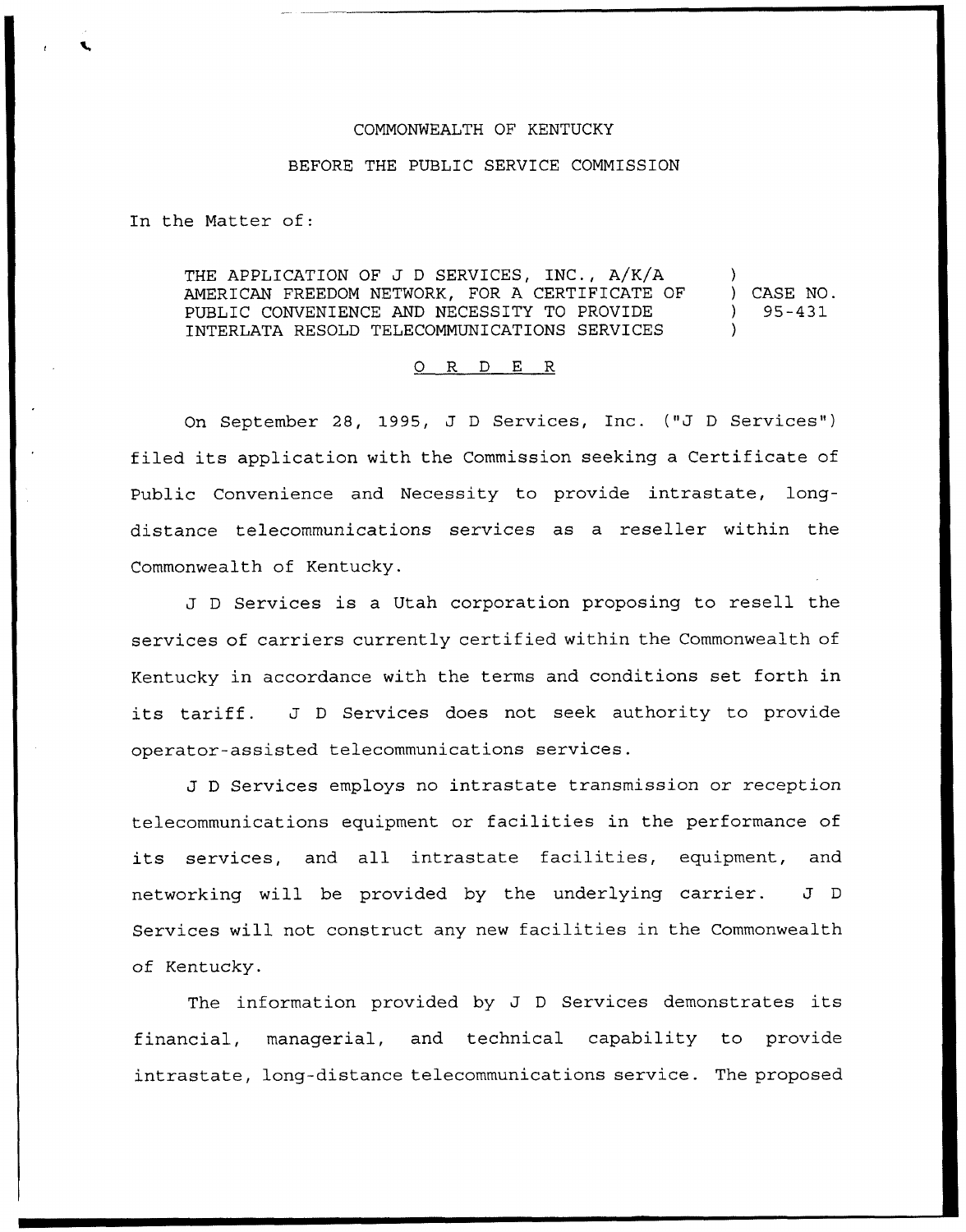rates filed September 28, 1995 should be approved as the fair, just and reasonable rates to be charged.

In Administrative Case No. 306,<sup>1</sup> the Commission stated the importance of eliminating possible customer confusion arising from the name of the billing service, rather than the name of the provider of telecommunications services, appearing on the bill. Accordingly, J <sup>D</sup> Services should ensure that its name appears prominently on all bills issued to customers for services rendered by it.

The Commission, having considered the application, the information provided by J <sup>D</sup> Services, and being otherwise sufficiently advised, HEREBY ORDERS that:

1. J <sup>D</sup> Services be and it hereby is granted authority to provide intrastate, long-distance telecommunications services within the Commonwealth of Kentucky on and after the date of this Order.

2. J <sup>D</sup> Services shall comply with the provisions of the Orders in Administrative Case No. 323.<sup>2</sup>

 $3.$ J <sup>D</sup> Services shall ensure that its name appears prominently on all bills issued to customers for services rendered by it.

Administrative Case No. 306, Detariffing Billing and  $\mathbf{1}$ Collection Services, Order dated April 30, 1990.

Administrative Case No. 323, An Inquiry Into IntraLATA Toll  $\overline{2}$ Competition, An Appropriate Compensation Scheme for Completion<br>of IntraLATA Calls by Interexchange Carriers, and WATS of IntraLATA Calls by Interexchange Carriers, Jurisdictionality.